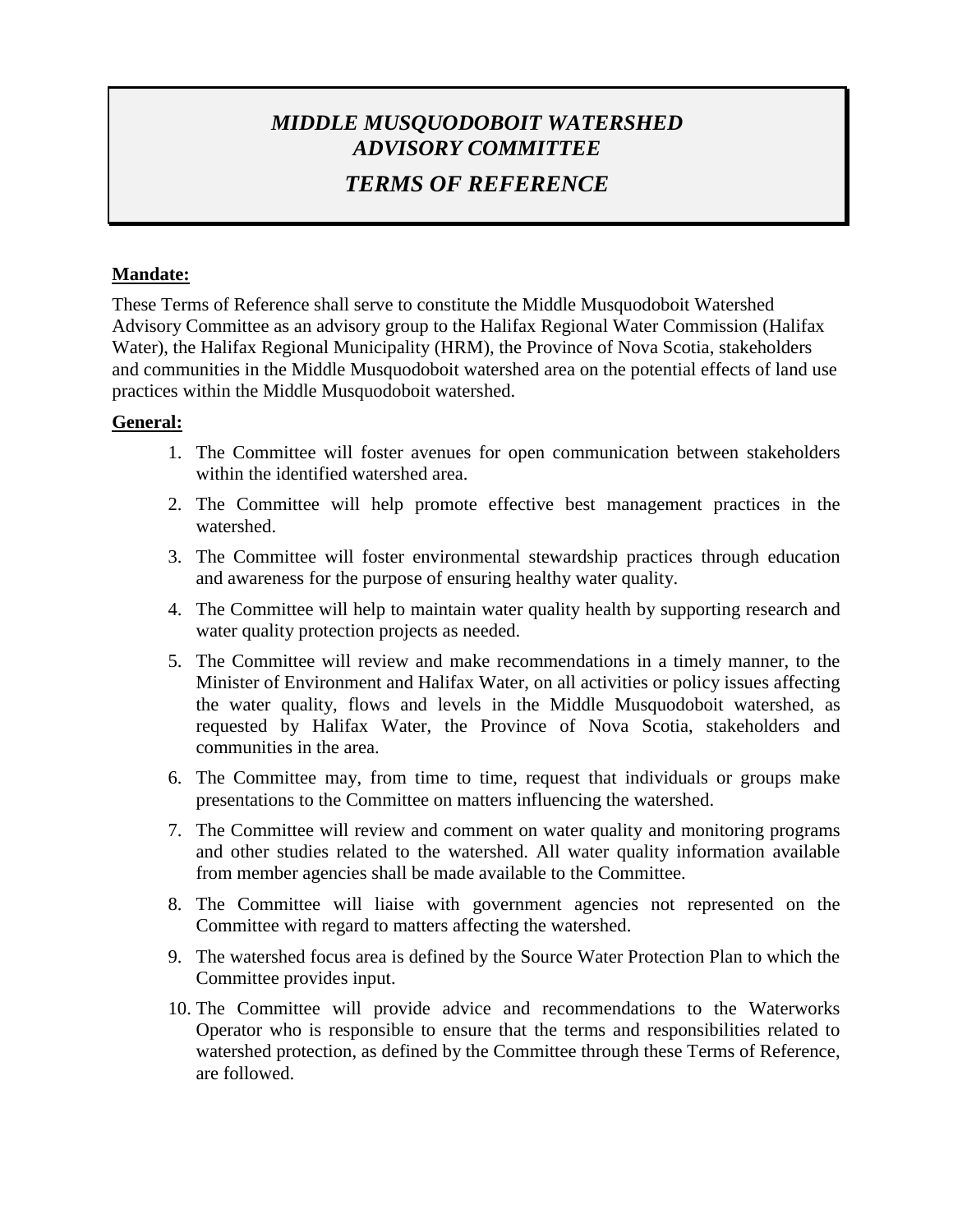#### **Membership and Meetings:**

- 11. The Committee shall be comprised of the following:
	- a) One voting community representative from each of the following sectors:
		- i. an identifiable group, organization or individual representative from the community of Middle Musquodoboit;
		- ii. a private landowner-customer of the Middle Musquodoboit water supply;
		- iii. a private landowner within the Middle Musquodoboit watershed area;
		- iv. an agriculture industry representative from the Middle Musquodoboit watershed area;
		- v. a forest industry representative from the Middle Musquodoboit watershed area; and
	- b) One voting technical representative from each of the following agencies:
		- i. Halifax Water,
		- ii. HRM Planning and Development Services,
		- iii. Nova Scotia Environment,
		- iv. Nova Scotia Department of Natural Resources; and
	- c) Other members as determined by the Committee.
- 12. All community representatives will serve for a two-year term (except for the first term whereby half of the representatives shall serve for a three-year term to ensure continuity of membership). Subsequent appointments or re-appointments by the community to the Committee shall be for a term of two years.
- 13. Technical representatives to be appointed to the Committee by their respective agency.
- 14. Upon expiration of terms, for representatives of a sector or agency, that member will be asked by the Committee to have their sector or agency nominate a representative for the subsequent term. Where that is not possible, Halifax Water will contact the sector or agency to request a representative appointment. For members not representing a sector or agency, Halifax Water will write to all landowners in the Middle Musquodoboit watershed area, in search of an individual volunteer for the Committee. If more than one volunteer per sector comes forward, the Committee will decide upon that membership through a balloting process.
- 15. The Chair and Vice-Chair of the Committee shall be appointed every two years by the membership at the meeting closest to April  $1<sup>st</sup>$ . The Chair of the Committee should be a voting Community representative of the Committee while the Vice-Chair should be a voting Halifax Water representative of the Committee.
- 16. Administrative support shall be provided by Halifax Water.
- 17. The Committee shall endeavor to conduct business by consensus. In the event that a vote is deemed necessary, all motions will require support from a majority of the members present.
- 18. A quorum shall consist of five (5) voting members which will consist of at least three